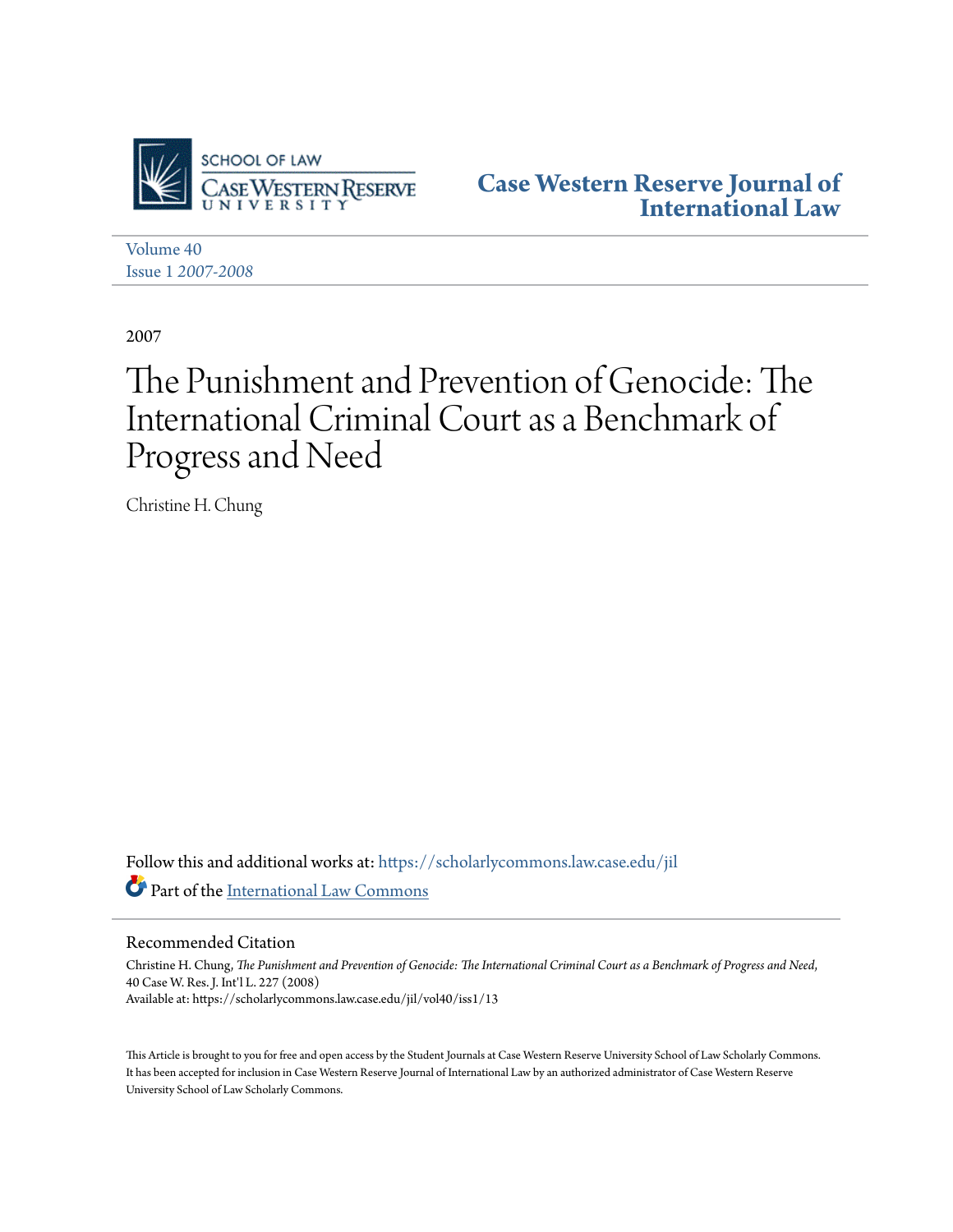## **THE PUNISHMENT AND PREVENTION OF GENOCIDE: THE INTERNATIONAL CRIMINAL COURT AS A BENCHMARK OF PROGRESS AND NEED**

## *Christine H. Chung*-

#### **INTRODUCTION**

Sixty years ago, the drafters of the Genocide Convention envisioned the creation of an "international judicial organ" that would be available to try individuals accused of committing genocide and other crimes under international law.<sup>1</sup> Article VI of the Convention itself specified the possibility that persons charged with genocide be tried by such "international penal tribunal as may have jurisdiction" by agreement of contracting States.<sup>2</sup> Today, following decades of a difficult "birthing" process, the permanent international criminal tribunal anticipated by the drafters of that Convention the International Criminal Court (ICC)—has been in operation for nearly five years.<sup>3</sup> The ICC has issued eleven arrest warrants relating to war crimes and crimes against humanity committed during three of the gravest ongoing conflicts in the world: in the Darfur region of the Sudan, in northern Uganda, and in the Democratic Republic of Congo (DRC). Its first trial, of an alleged DRC warlord, is scheduled to begin in June 2008.

A handful of years are a slim record upon which to begin reaching any conclusions. Still, in the spirit of commemorating the negotiation and adoption of the Genocide Convention, this article offers observations on the manner in which the earliest operations of the "international judicial organ" foreseen by the Convention drafters demonstrate and underscore: (1)

<sup>-</sup> Senior Fellow at the Schell Center for International Human Rights, Yale Law School. The author was a senior trial attorney in the Office of the Prosecutor of the ICC from 2004– 2007, and former federal prosecutor in the United States from 1991–2003. The author expresses gratitude to Rebecca Hamilton and Nicholas Leddy, students at Harvard Law School and American University, Washington College of Law, respectively, for their contributions to this article.

<sup>1</sup>  *See* G.A. Res. 260 (III) at 177 (Dec. 9, 1948) (adopting the Genocide Convention and stating the General Assembly's consideration "that, in the course of development of the international community, there will be an increasing need of an international judicial organ for the trial of certain crimes under international law.").

<sup>2</sup> Convention on the Prevention and Punishment of the Crime of Genocide, art. 6, Dec. 9, 1948, 102 Stat. 3045, 78 U.N.T.S. 277 [hereinafter *Genocide Convention*].

<sup>&</sup>lt;sup>3</sup> The years are counted from the swearing in of the Prosecutor of the ICC in June 2003. The first ICC investigations were commenced in the summer of 2004.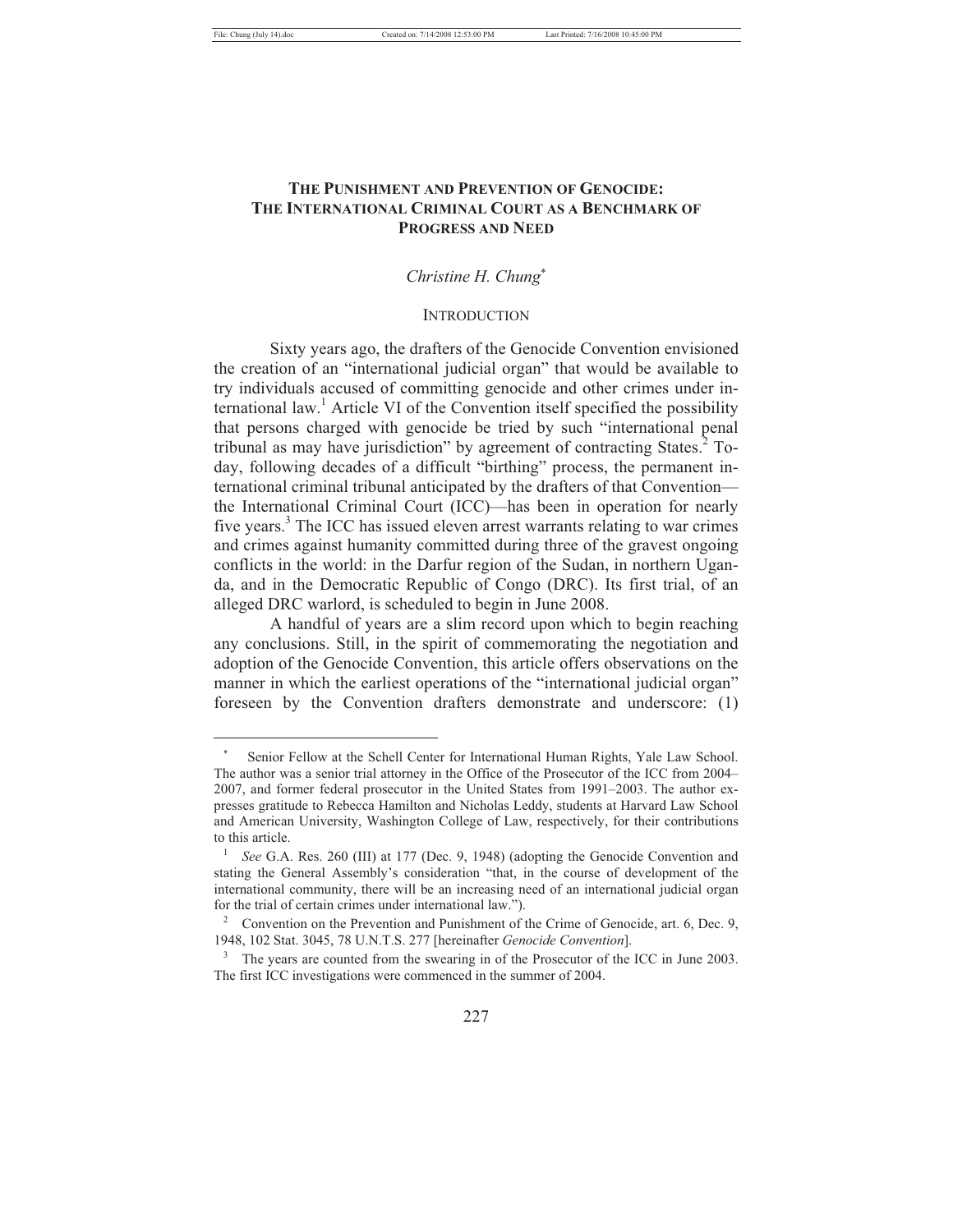progress in the mission of punishing and preventing genocide and other crimes of international concern, and (2) the difficulties and next challenges in accomplishing the Genocide Convention's objectives.

#### PROGRESS

On the progress front, the ICC has begun fulfilling at least three core aims of the Genocide Convention drafters.

#### *A. Strengthening of the International Rule of Law*

Most fundamentally, the ICC represents and fosters international consensus supporting a rule of law that defines genocide and other mass atrocities as crimes condemned by the civilized world. The Genocide Convention expressed an agreement among States that genocide is a crime under international law and obligated ratifying States to adopt domestic legislation criminalizing genocide, as defined in the Convention.<sup>4</sup> Nearly fifty years after the adoption of the Convention, in signing the treaty at Rome that created the ICC, States again reached consensus that genocide is a crime, under the same definition set forth in the Convention.<sup>5</sup> The signatory States also placed war crimes and crimes against humanity within the ICC's jurisdiction, judging that these crimes, like genocide, were among "the most serious crimes of concern to the international community as a whole."<sup>6</sup> The growing number of countries that continue to ratify the Rome Statute—at latest count, 106 countries<sup>7</sup>—represents the continuing commitment to a rule of law that criminalizes genocide, as well as an expanded consensus that war crimes and crimes against humanity are also crimes of international concern. As with the Genocide Convention, ICC ratification serves as a catalyst for harmonizing domestic standards to an international rule of law, because States that ratify the Rome Statute often also adopt ICC definitions of crimes in their domestic legislation.

The building of the consensus expressed by the Genocide Convention grows in at least three dimensions via the ICC ratification process. First, there is the fact that through joining the ICC, additional countries have

<sup>4</sup> <sup>4</sup> Genocide Convention, *supra* note 2, at arts. 1, 4.

*Compare Genocide Convention*, *supra* note 2, at art.2, *with* Rome Statute of the International Criminal Court, art. 6, July 17, 1998, 2187 U.N.T.S. 90, 37 I.L.M. 1002 (entered into force July 1, 2002) [hereinafter *Rome Statute*] (using same definition for genocide as the Genocide Convention). Crimes against humanity and war crimes are placed within the jurisdiction of the ICC in the Rome Statute at articles 7 and 8, respectively. *Id.*

<sup>6</sup> <sup>6</sup> *See Rome Statute, supra* note 5, at art. 5.<br><sup>7</sup> *See Press Release Limited Nations* Ma

*See* Press Release, United Nations, Madagascar Ratifies Statute Establishing International Criminal Court (Mar. 17, 2008), http://www.un.org/apps/news/story.asp?NewsID= 26002&Cr=genocide&Cr1=.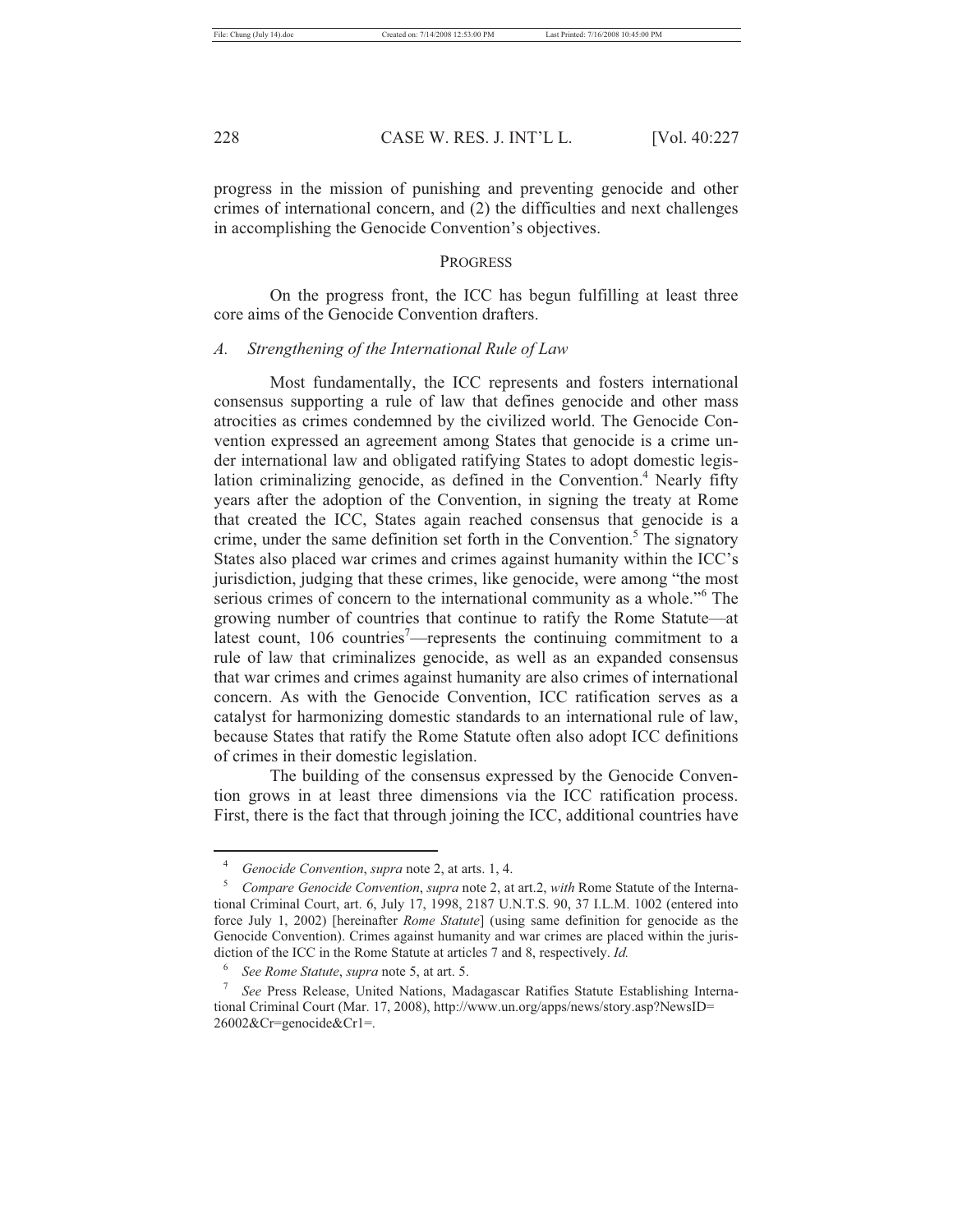accepted the norm that genocide and other mass atrocities are indeed crimes deserving of international judgment and denunciation. Japan, which recently joined the ICC, is one of eighteen countries that never ratified the Genocide Convention, but have elected to ratify the Rome Statute.<sup>8</sup>

Second, through ratification of the Rome Statute, States bind themselves to enforce the international rule of law within their own borders and agree that, if they fail, the ICC may intervene. $9$  This simple commitment represents a huge innovation. Like Odysseus, who bound himself to the mast in anticipation of hearing the Sirens, States that join the ICC have foreseen the possibility of their own frailty and have committed themselves to the fail-safe remedy. Member States pledge to support the permanent international criminal court in its work by means of an international cooperation network. The States also express, through the 128 articles of the Rome Statute, consensus upon the specific procedures, standards, and cooperation mechanisms by which perpetrators of genocide, crimes against humanity, and war crimes should be brought to justice under universal standards of fairness. The Rome Statute, in short, creates both a court and an international criminal justice system.

Finally, the ICC's existence simultaneously strengthens the instrument that will always constitute the primary "line of defense" against genocide and other crimes under international law—domestic punishment of those crimes. The Genocide Convention recognized that the operations of any international judicial organ must be complementary to the enforcement efforts of States.<sup>10</sup> The ICC, likewise, complements national enforcement mechanisms in that it possesses authority to act only when States are "unwilling" or "unable" to do so.<sup>11</sup> By its existence and operations, however, the ICC raises the bar of domestic accountability, even while pursuing international prosecutions. For example, knowledge that the ICC was ready to exercise its jurisdiction created the incentive for the then-transitional gov-

8 For status of ratifications of the Genocide Convention, *see* Office of the United Nations High Commissioner for Human Rights, *Convention on the Prevention and Punishment of Genocide New York, 9 December 1948*, http://www.ohchr.org/english/bodies/ratification/

<sup>1.</sup>htm. The status of ratifications of the Rome Statute is reported in, "Multilateral Treaties Deposited with the Secretary-General," at ch. 18, pt. 10, *Rome Statute of the International Criminal Court*, http://untreaty.un.org/ENGLISH/bible/englishinternetbible/partI/chapterXV III/treaty11.asp; *see also* The State Parties to the Rome Statute, http://www.icccpi.int/statesparties.html (listing the 106 State parties to the Rome Statue); *see also* Coalition for the International Criminal Court, *Ratification of the Rome Statute*, http://www.iccnow.org/?mod=romeratification.

<sup>9</sup>  *See Rome Statute*, *supra* note 5, at art. 17 (providing that a case can only be deemed admissible, and thus susceptible of prosecution by the ICC, if a State which otherwise would have jurisdiction is "unwilling or unable" to prosecute it).<br><sup>10</sup> *Genocide Convention*, *supra* note 2, at arts. 5, 6.<br><sup>11</sup> *See supra* note 8.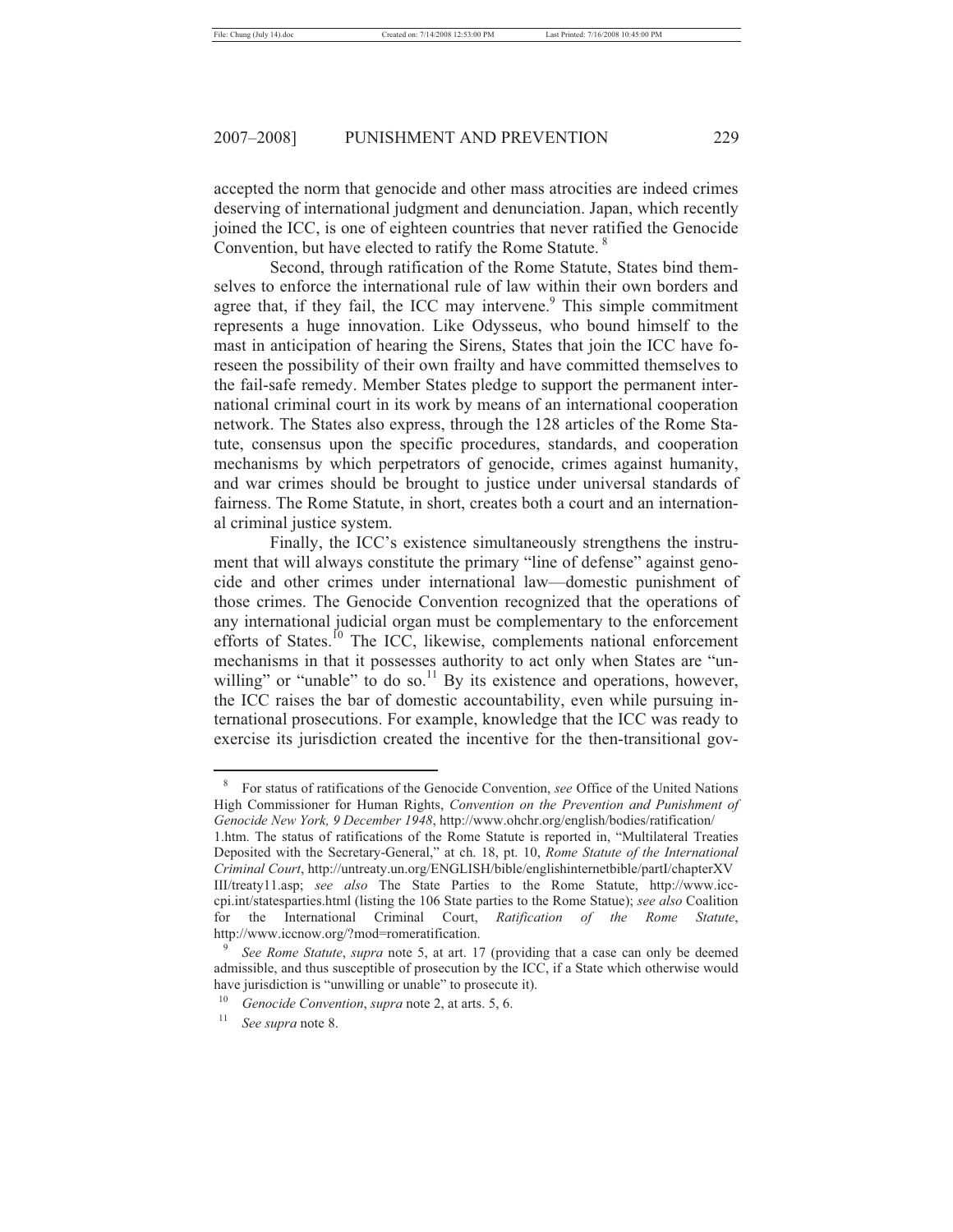ernment of the DRC to invite an investigation into crimes committed in that country which otherwise would have escaped scrutiny. The DRC government self-referred the investigation of crimes allegedly committed in the DRC to the ICC after ICC Prosecutor Luis Moreno-Ocampo made public statements that he was prepared to use *proprio motu* powers to initiate an investigation. $^{12}$ 

The spread of the domestic enactment of ICC standards also strengthens State enforcement. In the United Kingdom, the International Criminal Court Act of 2001, which was enacted in connection with the ratification of the Rome Statute, became the basis for military charges brought in 2005 against soldiers in the British Army for allegedly committing war crimes against civilian prisoners in Iraq.13 In the Netherlands, Dutch prosecutors publicly identified statements in which the Prosecutor of the ICC had encouraged the investigation of the "criminal business" of war, as motivation for two domestic prosecutions relating to war crimes and human rights abuses in the Middle East and Africa: one in which a Dutch businessman was charged with furnishing chemicals to Saddam Hussein, $14$  and another in

<sup>&</sup>lt;sup>12</sup> Luis Moreno-Ocampo, Lecture at Case Western Reserve University School of Law, The International Criminal Court: Seeking Global Justice (Oct. 16, 2007) (describing events leading to the ICC investigation in the DRC) *available at* http://law.case.edu/centers/cox/

webcast.asp?dt=20071016&type=wmv; *see also* Luis Moreno-Ocampo, *The International Criminal Court: Seeking Global Justice*, 40 CASE W. RES. J. INT'L L. 215 (2008). Under the Rome Statute, the Prosecutor may initiate an investigation but if he or she does so, the judges of a Pre-Trial Chamber must also authorize the investigation. *See Rome Statute*, *supra* note 5, at art. 15. Investigations may also be commenced by means of referral by a State Party, or referral by the U.N Security Council. *See id.* at arts. 13, 14. 13 *See*, *e.g.*, *U.K. Soldiers Face War Crimes Trial*, BBC NEWS, July 20, 2005,

http://news.bbc.co.uk/go/pr/fr/-/1/hi/uk/4698251.stm (noting that three U.K. citizens are being prosecuted for alleged "inhumane treatment of persons" under the International Criminal Court Act of 2001); *U.K. Soldier Jailed over Iraq Abuse*, BBC NEWS, Apr. 30, 2007, http://news.bbc.co.uk/1/hi/uk/6609237.stm (describing the first conviction, after a guilty plea, of a U.K. citizen under the International Criminal Court Act of 2001).

<sup>14</sup> *See* Marise Simons, *Holding Arms Dealers Accountable at Home*, INT'L HERALD TRIBUNE, May 3, 2006, *available at* http://www.iht.com/articles/2006/05/02/news/ hague.php?page (noting that prosecutions of Frans van Anraat and Guus van Kouwenhoven, while a Dutch initiative, were prompted in part by the presence in The Hague of the ICC and the Prosecutor's expressions of hope that national jurisdictions would join the ICC in investigating the "criminal business" of war). Dutch businessman Frans van Anraat was sentenced to seventeen years in prison for selling chemicals to Saddam Hussein used in poison gas weapons that killed Kurdish villagers. *See* Openbaar Ministerie/Frans van Anraat, Gerechtshof 's-Gravenhage , [Hof] [Court of Appeal, The Hague], Den Haag, 9 mai 2007, BA 4676 (Neth.) (English translation of judgment *available at* http://zoeken.rechtspraak.nl/result page.aspx?snelzoeken=true&searchtype=ljn&ljn=BA6734&u\_ljn=BA6734); *see also*  TRIAL Watch: Frans van Anraat, http://www.trial-ch.org/en/trial-watch/profile/db/legalprocedures/frans\_van-anraat\_286.html (last accessed Jan. 1, 2008) (reporting that the Appeals Court acquitted Anraat of complicity in genocide, but upheld his conviction for com-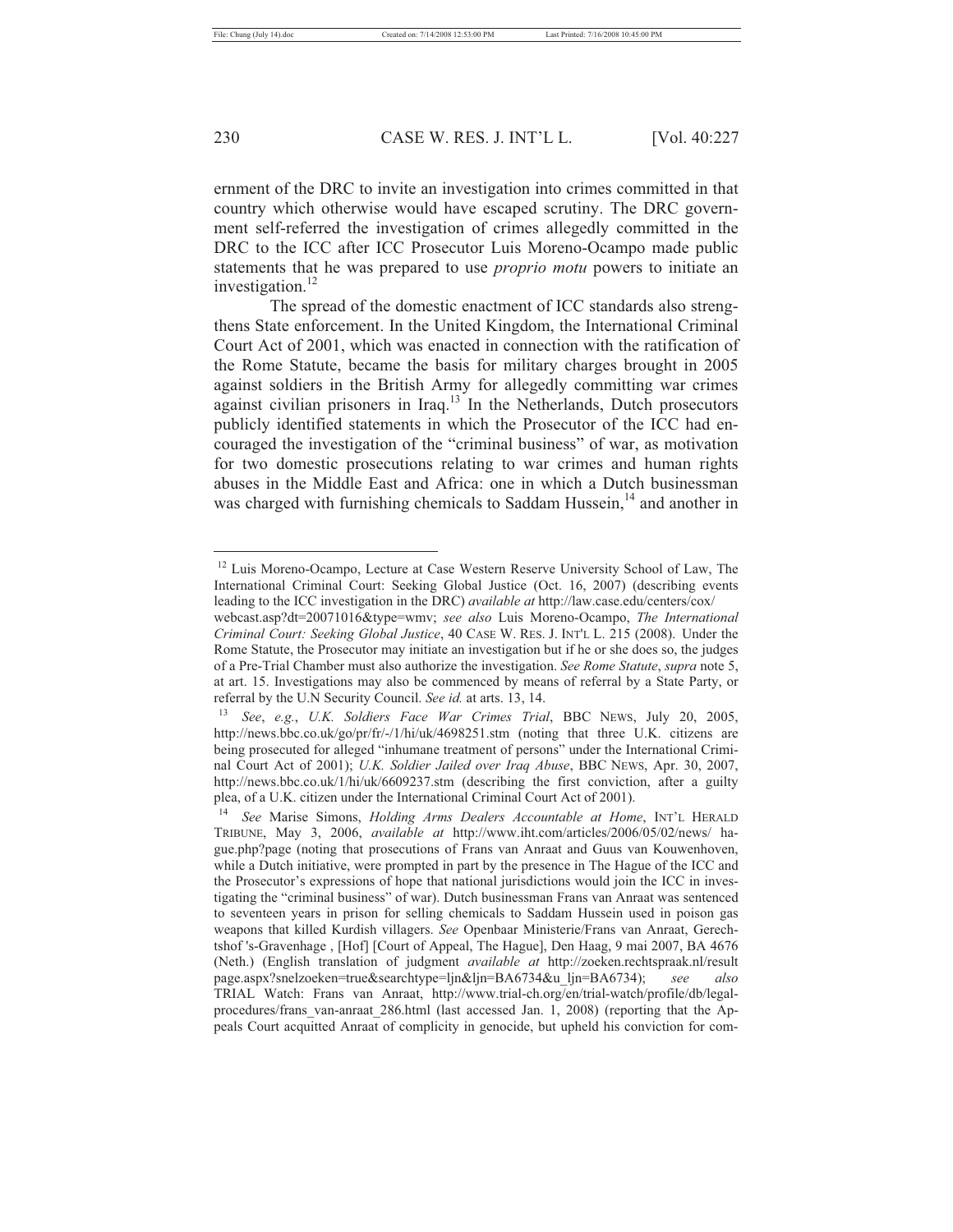which another Dutch citizen was alleged to have provided support, including militia, to Charles Taylor.<sup>15</sup>

## *B. The Systematic Review of Allegations of Genocide and Other Mass Atrocities*

A second area of progress that the drafters of the Genocide Convention might identify from the existence and operation of the ICC is the circumstance that there exists for the first time a judicial entity that systematically reviews allegations of mass atrocities to identify situations for investigation and prosecution. One wonders if the Convention drafters would have been gratified or horrified to learn that the ICC Office of the Prosecutor has received thousands of communications and referrals in its first years of operation—from individuals, organizations, and nations in over one hundred countries—recommending investigation and prosecution of atrocities allegedly committed around the world.16 The achievement is that the ICC now reviews each of these communications and referrals. It determines whether the communications and referrals contain allegations deserving further investigation under the legal standards adopted in the Rome Statute and thus representing, at a minimum, the consensus of the member States of the ICC. As a result of this legal analysis, and of further culling based on its mandate of focusing upon the gravest crimes,17 the ICC has selected some situations for investigation (thus far, in the DRC, in northern Uganda, in the Darfur

plicity in war crimes, and extended his sentence by two years because the defendant was excessively motivated by greed).

<sup>15</sup> *See* Openbaar Ministerie/Gus van Kouwenhoven, Rechtbank's-Gravenhage, [Rb] [District Court, The Hague], Den Haag, 7 juni 2006, AY 5160 (Neth.) (English translation of judgment *available at* http://zoeken.rechtspraak.nl/resultpage.aspx?snelzoeken=true&

searchtype=ljn&ljn=AY5160&u\_ljn=AY5160), *rev'd,* Gerechtshof's-Gravenhage, [GG] [Court of Appeal, The Hague], Den Haag, 10 maart 2008, BC 6068 (Neth.), *available at*  http://zoeken.rechtspraak.nl/resultpage.aspx?snelzoeken=true&searchtype=ljn&ljn=BC60

<sup>68&</sup>amp;u\_ljn=BC6068; *see also* TRIAL Watch: Guus van Kouwenhoven, http://www.trialch.org/en/trial-watch/profile/db/legal-procedures/guus\_van-kouwenhoven\_289.html (last accessed May. 15, 2008) (noting the accused was acquitted of war crimes but sentenced to eight years in prison for violating a U.N. arms embargo, that conviction was reversed on appeal, and that Dutch prosecutors have pursued an appeal to the Supreme Court).

<sup>16</sup> *See* The Office of the Prosecutor of the ICC, *Update on Communications Received by the Office of the Prosecutor of the International Criminal Court* (Feb. 10, 2006), *available at* http://www.icc-cpi.int/library/organs/otp/OTP\_Update\_on\_Communications\_10\_February 2006.pdf (noting that over 1,700 communications had been received by February 2006).

<sup>17</sup> ICC Office of the Prosecutor, *Paper on Some Policy Issues Before the Office of the Prosecutor* (Sept. 2003), *available at* http://www.icc-cpi.int/library/organs/otp/030905\_ Policy\_Paper.pdf (setting forth policy of the OTP to focus on most grave crimes and most responsible perpetrators); *see Rome Statute*, *supra* note 5, pmbl. (stating that the ICC's jurisdiction is over the most serious crimes of international concern); *see id.* at art. 17(1)(d) (establishing gravity threshold for ICC cases).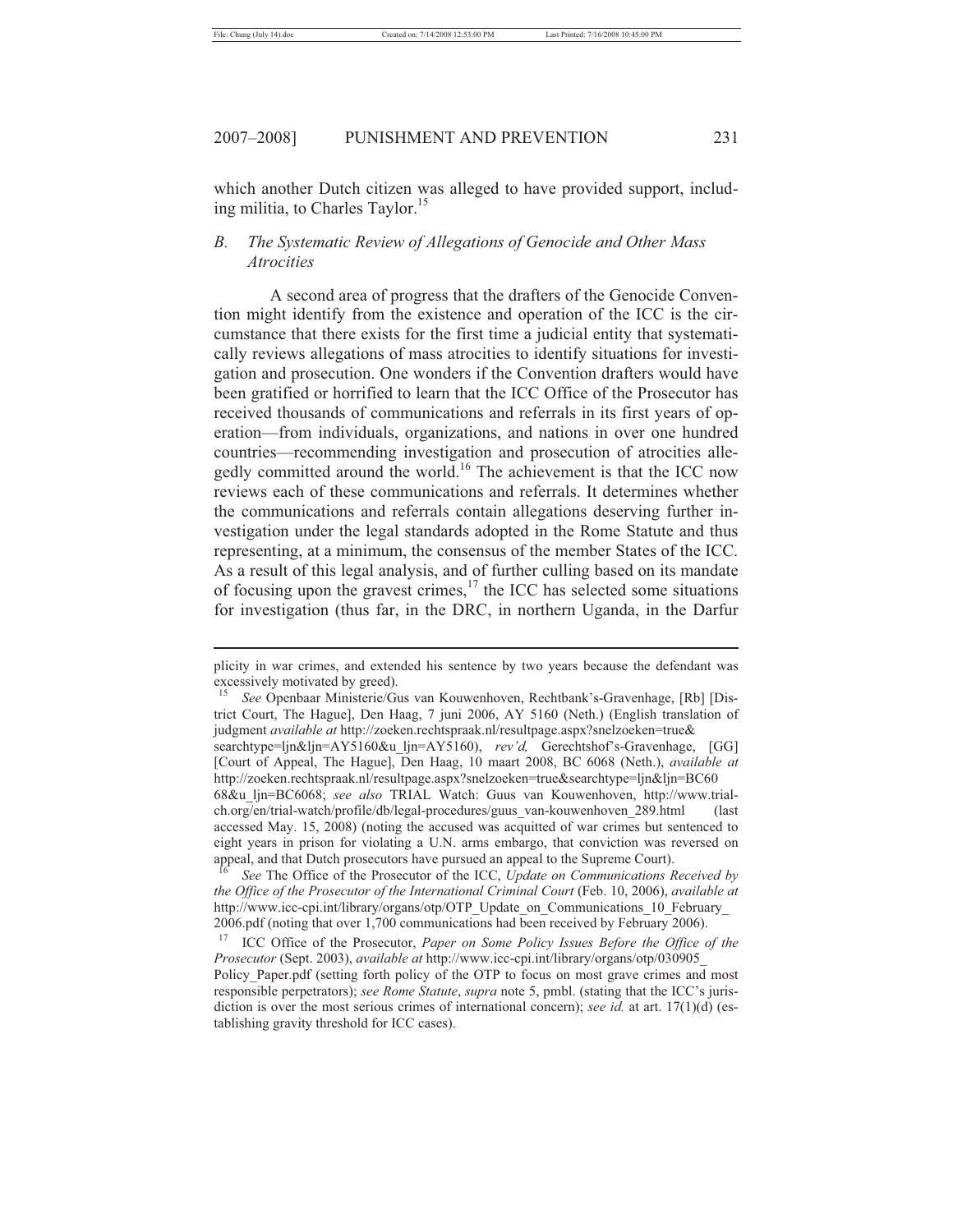region of the Sudan, and in the Central African Republic), while declining others (e.g., in Venezuela and Iraq).

It is impossible, of course, to achieve perfect consensus about which investigations and prosecutions should be accepted or declined. The advance is that a worldwide clearinghouse for the evaluation of allegations of genocide, war crimes, and crimes against humanity, is operational. Further, the evaluation proceeds under known legal standards, to permit an examination of the merits of the decisions ultimately made.<sup>18</sup>

## *C. Prevention of Genocide and Other Mass Crimes*

A final area in which the negotiators of the Genocide Convention might view progress in fulfilling their long-term objectives is the ICC's effort to advance the most difficult aim of the Genocide Convention: the prevention of genocide. In each of the first three investigations it opened, the Office of the Prosecutor undertook to carry out investigation and prosecution in the midst of an ongoing conflict that qualified as one of the worst in the world. In doing so, the Office of the Prosecutor opened itself to every possible complication that accompanies an attempt to carry on a criminal investigation in the middle of a war. These include, most notably, the struggles of conducting field investigations within the war zone, of providing adequate protection to victims and witnesses within that zone, and of keeping ICC field staff safe. In the most extreme case, in Darfur, the Prosecutor decided not to conduct any investigations in Darfur itself because of the danger to victims and witnesses.<sup>19</sup> The perceived benefit of each of the early ICC interventions—a benefit outweighing the disadvantages—was the possibility of maximizing the opportunity to have a preventive effect on the conflict, rather than letting the violence run its course before attempting to punish the perpetrators of past atrocities.

<sup>&</sup>lt;sup>18</sup> For example, the reasons that the Office of the Prosecutor declined to open investigations in Iraq and Venezuela were publicized in letters dated February 9, 2006, from the Prosecutor of the ICC. Letter from Luis Moreno-Ocampo, Chief Prosecutor, Int'l Criminal Court (Feb. 9, 2006), *available at* http://www.icc-cpi.int/library/organs/otp/OTP\_letter\_to\_senders\_ re\_Iraq\_9\_February\_2006.pdf (regarding Iraq); Letter from Luis Moreno-Ocampo, Chief Prosecutor, Int'l Criminal Court (Feb. 9, 2006), *available at* http://www.icccpi.int/library/organs/otp/OTP\_letter\_to\_senders\_re\_Venezuela\_9\_February\_2006.pdf (regarding Venezuela).<br> $^{19}$  Sec. The Office

<sup>19</sup> *See* The Office of the Prosecutor of the Int'l Criminal Court, *Third Report of the Prosecutor of the International Criminal Court to the U.N. Security Council Pursuant to UNSCR 1593*, at 2 (June 14, 2006), *available at* http://www.icc-cpi.int/library/cases/OTP\_Report UNSC<sub>3</sub>-Darfur\_English.pdf. The evidence gathered before seeking the issuance of warrants of arrest was sought in seventy missions in seventeen countries. *See* Prosecutor v. Harun, Case No. ICC-02/05, Prosecutor's Application under Art. 58(7), para. 14 (Feb. 7, 2007), *available at* http://www.icc-cpi.int/library/cases/ICC-02-05-56\_English.pdf.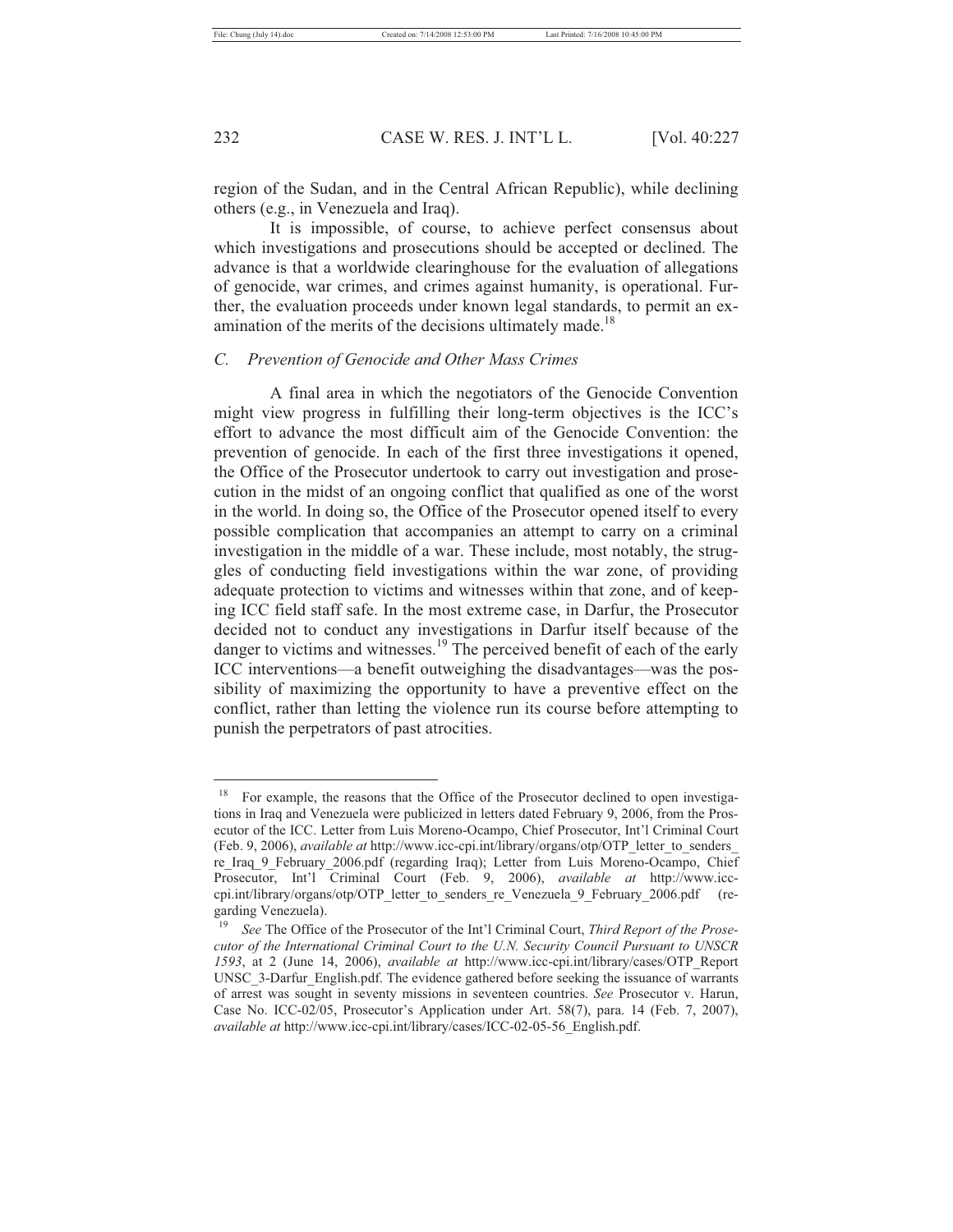An important qualification is that the Office of the Prosecutor did not target crimes committed as part of ongoing conflicts because of any unrealistic expectation that the ICC, in and of itself, can end violence through its interventions. Rather, it was hoped that by being prompt in pursuing its mandate of seeking accountability and naming perpetrators, the ICC could maximize the prospect that States and other parties could capitalize upon the ICC intervention to aid in ending the conflicts and deterring further crimes.

As might be expected, each situation has been unique and the progress has been varied. In Darfur, where the violence has been the most intense, the Sudanese government has resisted any type of international intervention and State actors are among the alleged perpetrators. It was never anticipated that the ICC intervention would, in itself, end the violence,  $2^{\circ}$  and no effort thus far—whether in the realm of peacekeeping, negotiation, or enforcement—has curbed that conflict. Nonetheless, as is described below, the international community may be neglecting an important opportunity by failing to press for execution of the ICC arrest warrants naming Sudanese nationals and thereby potentially to deter current and future perpetrators in Darfur. In Uganda, the issuance of ICC warrants of arrest appears to have had a strong positive effect. The warrants of arrest naming the top leadership of the Lord's Resistance Army (LRA) are seen to have motivated that leadership to enter into negotiations to end the twenty-year war that the LRA had been waging against the Ugandan government.<sup>21</sup> Today, whether

<sup>&</sup>lt;sup>20</sup> United Nations Security Council Resolution 1593, which on March 31, 2005, referred the Darfur situation for ICC investigation, was adopted soon after the adoption of two other resolutions relating to Darfur. S.C. Res. 1593, U.N. Doc. S/Res/1593 (Mar. 31, 2005). U.N. Security Council Resolution 1590 sought to foster peace in Darfur by establishing the U.N. Mission in Sudan (UNMIS) and encouraging the UNMIS to aid the African Union Mission in Sudan. S.C. Res. 1590, paras. 1–2, U.N. Doc. S/Res/1590 (Mar. 24, 2005). U.N. Security Council Resolution 1591 called on all parties to the conflict in Darfur to continue seeking a negotiated peace. *See* S.C. Res. 1591, para. 2, U.N. Doc. S/Res/1591 (Mar. 29, 2005). 21 *See*, *e.g.*, Press Release, Security Council, Under Secretary-General Calls for Greater

Security Council Commitment to Ending Conflicts in Democratic Republic of Congo, Northern Uganda, U.N. Doc. SC/8831 (Sept. 15, 2006) (reporting that then Under-Secretary General for Humanitarian Affairs Jan Egeland had informed the Security Council of his belief "that the indictments had been a factor in pushing the LRA into negotiations, and that they should not disrupt the talks, and that there could be no impunity for mass murder and crimes against humanity."), *available at* http://www.un.org/News/Press/docs/2006/sc8831.doc.htm; The Head of Delegation, *Statement on Behalf of Uganda*, 3, *delivered to the Fifth Session of the Assembly of State Parties of the Int'l Criminal Court* (Nov. 23, 2006), *available at* http://www.icc-cpi.int/library/cases/ICC-02-04-01-05-132-AnxA\_English.pdf ("I would like to emphasize that if was not for the warrants of arrest hanging over the heads of the indictees, the LRA may not have agreed to the peace process."); *Northern Uganda Peace Process: the Need to Maintain Momentum*, 46 BRIEFING ON AFR. INT'L CRISIS GROUP at 8, 12 (2007) (noting that "[t]he ICC investigation of the LRA has been crucial for promoting peace, improving security in Northern Uganda, and embedding international accountability standards into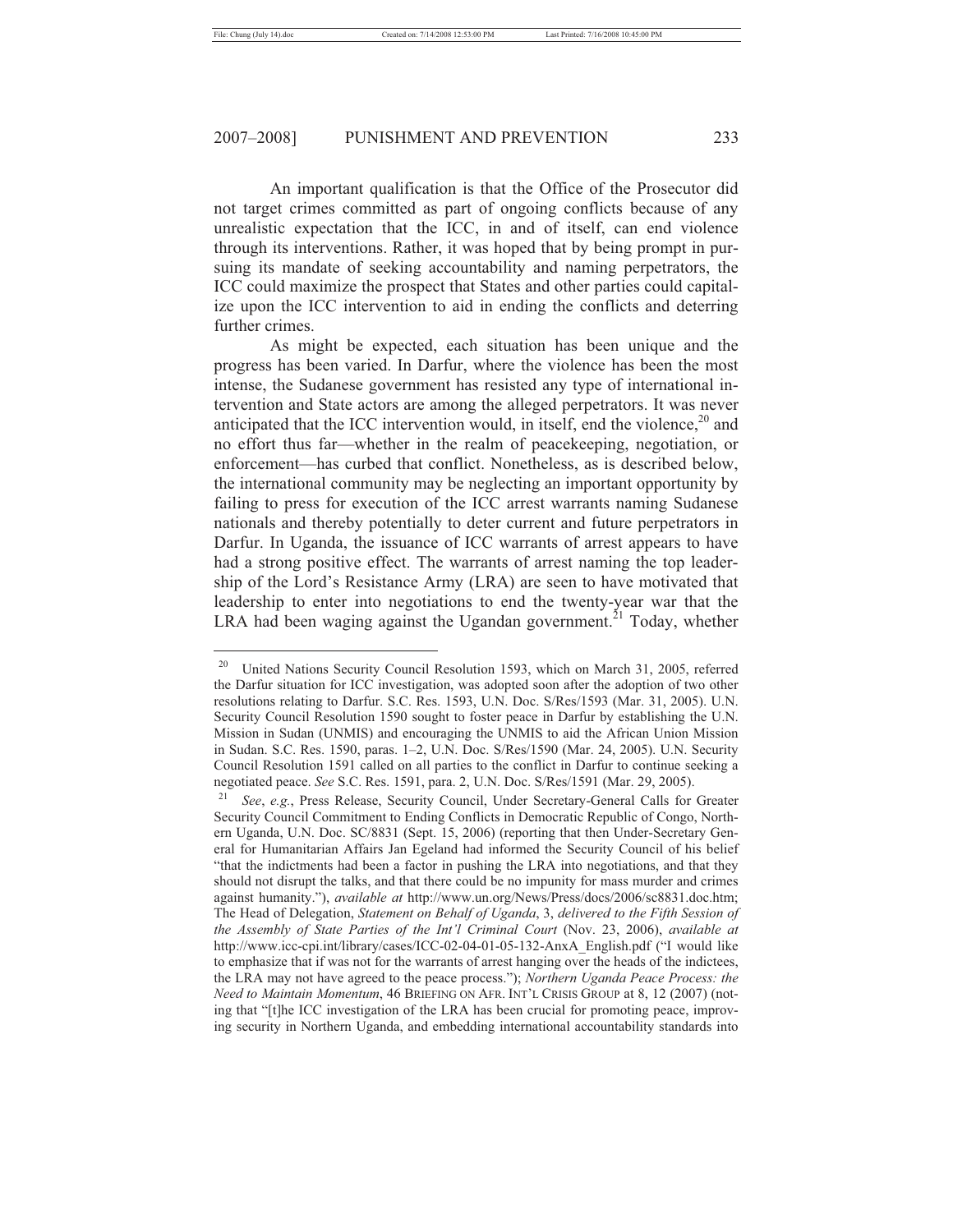the LRA leadership will face arrest and accountability remains unclear, but an undoubted benefit flowing from the ICC intervention is that hundreds of thousands of refugees from the war are now returning to their homes, croplands, and schools after spending years living in camps for the internally displaced. $^{22}$ 

The foregoing suggests just a few of the ways in which the most recent instrument of international justice—the ICC—represents the truly significant gains that have been made, since the Genocide Convention was adopted, in pursuing and fulfilling the mission of punishing and preventing genocide and other mass atrocities. Certainly, there is much to suggest that the drafters of the Genocide Convention would have been impressed that States, albeit after six additional decades of discussion of the need to punish crimes under international law, reached the breadth and depth of consensus reflected in the Rome Statute. The fact that the ICC is now fully operational, despite all of the difficulties during negotiations and efforts to frustrate implementation of the Rome Statute, $^{23}$  represents the fulfillment of the fundamental aspiration of the Genocide Convention: that an "international judicial organ" be vested by States with the authority to try perpetrators of crimes against mankind.

negotiations" and observing that "[t]he threat of international prosecution helped bring the LRA to the bargaining table and remains important").

<sup>22</sup> *See*, *e.g.*, U.N. Office for the Coordination of Humanitarian Affairs, *Uganda Humanitarian Situation Report*, Dec. 1–31, 2007, Sec. III, *available at* http://www.internaldisplacement.org/8025708F004CE90B/(httpDocuments)/168E810AF80AA685C12573D90 03F785C/\$file/0712+Uganda+Humanitarian+Update+December+2007.pdf (estimating that populations in camps for the internally displaced in northern Uganda have fallen from 1.7 million to about 780,000 from the end of 2005 to May 2007); Moses Odokonyero, *Uganda: Across the Airwaves Comes Reassurance to Come Home*, UNHCR NEWS STORIES, Oct. 31, 2007, http://www.unhcr.org/news/NEWS/472609fa2.html (reporting that the improvement in security resulting from peace talks has made it possible for approximately a half million refugees in Northern Uganda to leave camps and return to homes, villages, and parishes of origin).

 $23$  The most well-known opposition has come from the U.S. government, which passed legislation forbidding the cooperation of governmental agencies with the ICC, and so-called Article 98 agreements, conditioning the ability of other governments to receive U.S. aid upon agreement not to surrender to the ICC any U.S. national named in an ICC arrest warrant. *See* American Servicemembers' Protection Act of 2002, 22 U.S.C. § 7421–7433 (2007); *see* John R. Bolton, Under Secretary for Arms Control and Int'l Security, Remarks at the American Enterprise Institute: American Justice and the International Criminal Court (Nov. 3, 2003), *available at* http://www.state.gov/t/us/rm/25818.htm (remarking that " . . . in order to protect all of our citizens, the United States is engaged in a worldwide effort to conclude legally binding, bilateral agreements that would prohibit the surrender of U.S. persons to the Court.").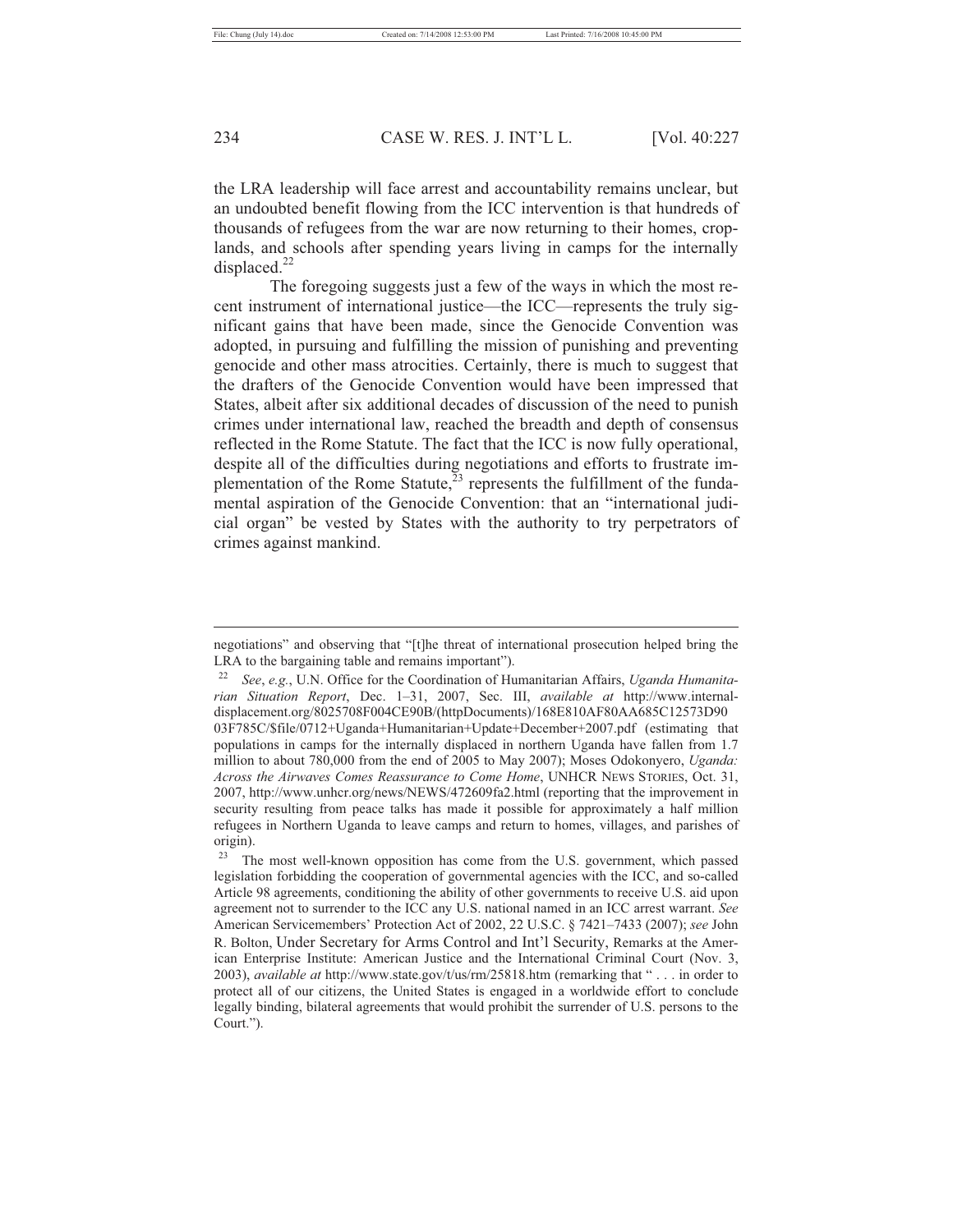#### **NEED**

ICC operations to date also underscore the difficulties and challenges of seeking accountability for the world's worst crimes. It is not a difficult exercise to identify the failures and shortcomings in ongoing efforts to punish and deter perpetrators of the world's gravest crimes. Still, examining what the ICC has been able to do in its first years—and what it has not done or cannot do—sharpens the exercise. This is because the ICC, since the inception of the idea for such a court, has shouldered the highest expectations of those who support accountability for crimes under international law. It lives in the hopes and imaginations of many as the ultimate instrument of justice. At the same time, the ICC was never intended, nor designed to be, a cure-all instrument. The limitations on its authority, as well as its powers, were carefully drawn and agreed upon by the States at Rome.

The result has been that even in its first years of operation, and despite the not inconsiderable achievements of the ICC to date, an "expectations gap" has been revealed—a space between what observers aspire for the ICC to do and what the ICC has accomplished or attempted. Analyzing the gap, and the degree to which expectations about the ICC are realistic, begins to suggest the next set of challenges for enforcing an international rule of law. Two challenges bear consideration, particularly in light of the preoccupations and aspirations of those who negotiated and drafted the Genocide Convention. These challenges are to continue to build a truly global system of justice, based in complementarity, and to muster and strengthen the political will necessary to make that system effective in combating impunity.

#### *A. Strengthening of a Global System of Accountability*

First, the ICC has served to emphasize that real progress in the fight against impunity will come through deepening and reinforcing a truly global system of accountability, rather than reliance on the latest instrument or "international judicial organ." Some aspects of the ICC's design—its permanence and theoretically global jurisdiction—can promote an expectation that the ICC will rapidly bring justice to numerous perpetrators of mass crimes. The degree of selectivity with which the ICC has proceeded thus far—ten persons named in warrants of arrest in four massive conflicts should serve to moderate any such expectation.

Over time, the ICC will be able to increase its volume of cases, but an important outer limit exists: the ICC, like every internationalized tribunal before it, will never have the capacity to investigate and prosecute more than a small fraction of the perpetrators who fall into the category of the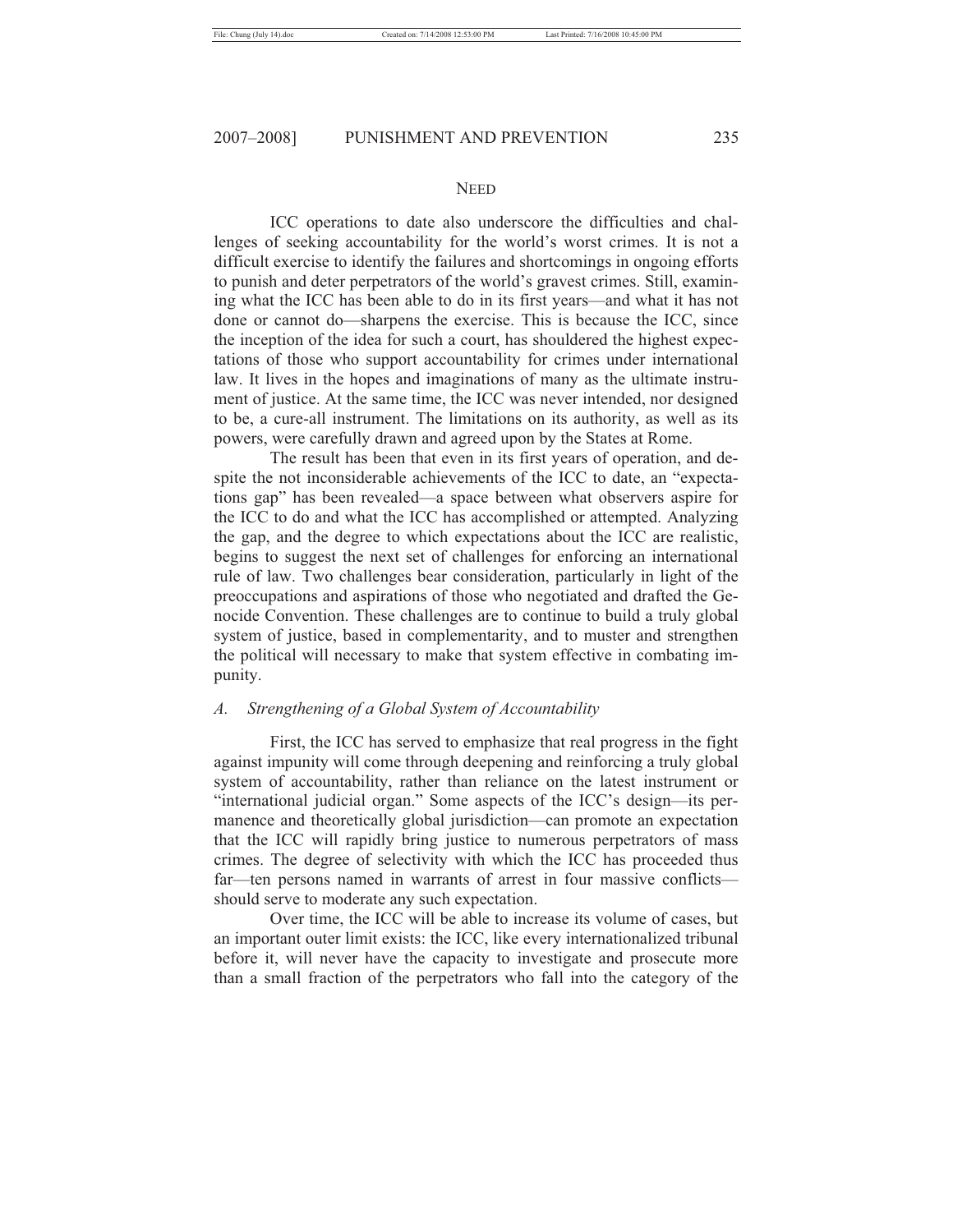"most responsible."<sup>24</sup> States determine the budgets of internationalized courts and it is both rational and likely that States will not fund more than a limited number of representative prosecutions in any single judicial organ. In the ICC's case, the member States approve the anticipated number of situations and trials during the budgeting process, $^{25}$  and thus the workload of the Court and the number of cases it can commence are regulated—not by the Prosecutor or the judges—but by the funders.

The State funders' requirements can be stringent. In the case of Darfur, the investigation was referred to the ICC by the exceptional measure of a U.N. Security Council Resolution. The Security Council resolution that referred the Darfur investigation, after stating the Security Council's decision and urging all States to cooperate fully in assisting the ICC,<sup>26</sup> simultaneously provided that none of the expenses of the Darfur investigation would be borne by the United Nations or offset by means other than voluntary contributions by States.<sup>27</sup> Funding constraints also mean that occurrences that are common in law enforcement can trigger budgeting crises. For example, when co-defendants are arrested separately, and separate trials follow, the resource drain correspondingly can double, and the next prosecutorial priority may be crowded out.

The lesson is that the perspective of the States, and the scale of the undertaking they are willing to support, must temper expectations and planning in the ongoing fight against impunity. So far, the ICC has opened investigations arising from four vast and distinct conflicts, based on a smaller budget than the current budgets of the ICTY or ICTR.<sup>28</sup> If one accepts that

<sup>&</sup>lt;sup>24</sup> Like all internationalized courts before it, the ICC has adopted a policy of focusing on the most responsible perpetrators. *See* OFFICE OF THE PROSECUTOR, PAPER ON SOME POLICY ISSUES BEFORE THE OFFICE OF THE PROSECUTOR 7 (Sept. 2003), *available at* http://www.icccpi.int/library/organs/otp/030905\_Policy\_Paper.pdf.

<sup>25</sup> *See*, *e.g.*, INT'L CRIMINAL COURT, PROPOSED PROGRAM BUDGET FOR 2008 OF THE ICC, para. 8, 13–25 (July 25 2007), *available at* http://www.icc-cpi.int/library/asp/ICC-ASP-6- 8\_English.pdf (setting forth the assumptions upon which the budget is based, including the number of investigations and trials).

<sup>26</sup> *See* S.C. Res. 1593, U.N. Doc. S/Res/1593 (Mar. 31, 2005). 27 *See id*.

<sup>&</sup>lt;sup>28</sup> The ICC's budget for 2007 was approximately  $\epsilon$ 89 million euro, or \$120 million dollars, paid by member States. *See* Press Release, Int'l Criminal Court, Assembly of States Parties Concludes Its Deliberations of the Fifth Session, ICC-ASP-20061201-190-En (Dec. 1, 2006), *available at* http://www.icc-cpi.int/press/pressreleases/214.html. The ICTY's biennial budget for 2006–2007 was approximately \$278 million, and the ICTR biennial budget for the same period was approximately \$250 million. *See* ICTY, *Report of the Int'l Tribunal for the Prosecution of Persons Responsible for Serious Violations of Int'l Humanitarian Law Committed in the Territory of the Former Yugoslavia Since 1991,* para. 113, U.N. Doc. A/62/172-S/2007/469, *available at* http://www.un.org/icty/rappannu-e/2007/AR07.pdf; ICTR, GENERAL INFORMATION: BUDGET AND STAFF, http://69.94.11.53/default.htm (follow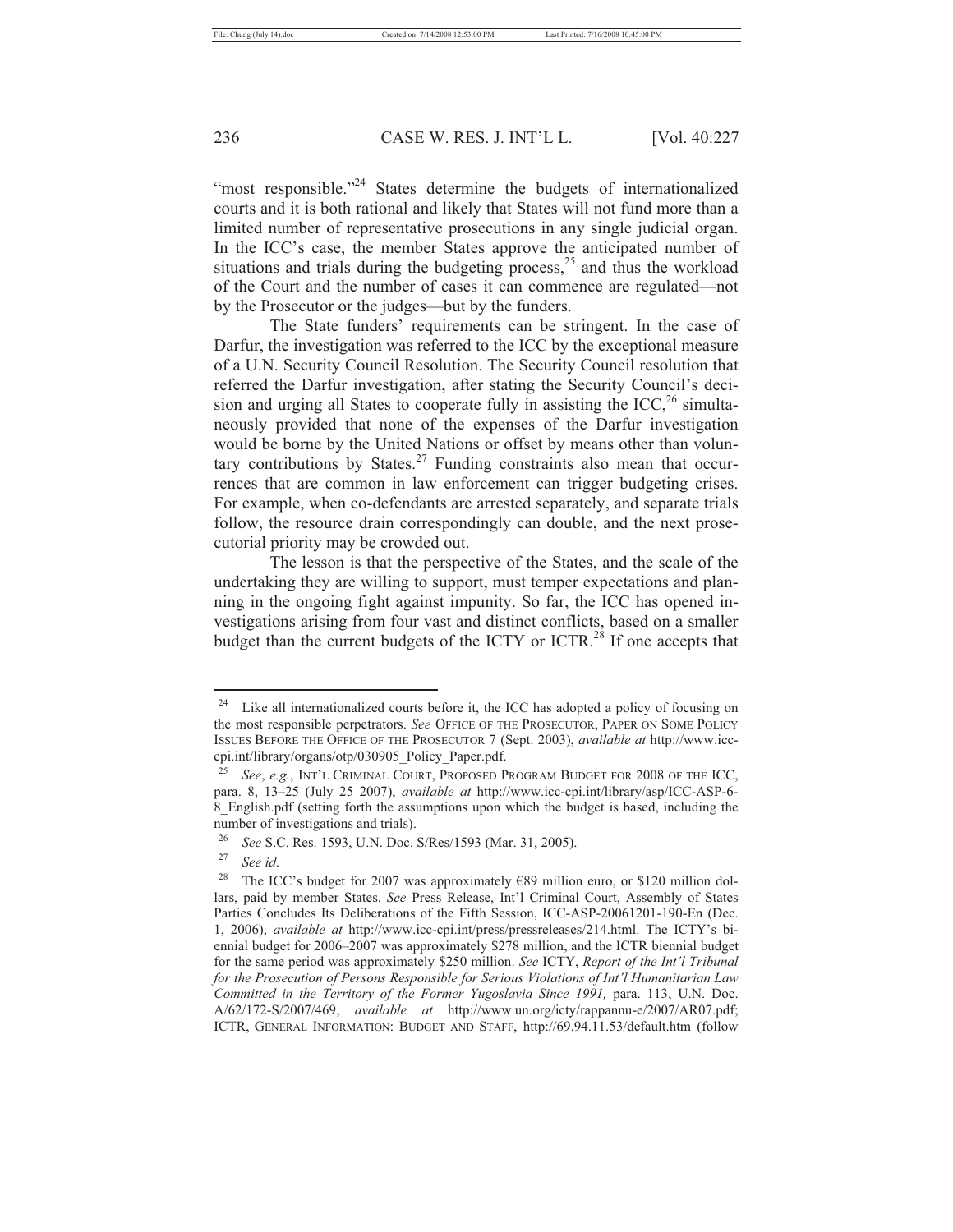the ICC's resources are unlikely to be increased by multiples in upcoming years, one must also accept that the ICC is unlikely to pursue anything near the number of prosecutions, in any one situation, that the ICTY or ICTR achieved. As a matter of political reality, and to maximize its unique impact, the ICC must spread its work across numerous different situations, but within each situation focus more stringently on the most responsible perpetrators.

The more promising solution to the inevitable and persistent "impunity gap" is to use the work of the ICC to reinforce the global system of justice, rather than expecting the ICC to grow into an assembly line. The Genocide Convention itself suggests this solution because it recognized that the efforts of any "international judicial organ" should supplement those of other competent courts. In 1948, the only available alternative was a competent tribunal in the State in which the crimes were committed.  $29$  Sixty years later, and likely beyond the imaginings of the Genocide Convention drafters, there is a menu of judicial mechanisms to bring perpetrators of genocide and other crimes under international law to justice. The *ad hoc* tribunals have tried cases, including cases of genocide, arising from the conflicts in Yugoslavia and Rwanda, hybrid tribunals are operating in Sierra Leone and Cambodia, and domestic prosecutions of alleged war criminals and violators of human rights—such as the prosecutions of Augusto Pinochet and Alberto Fujimori—are gaining in number and credibility. Initiatives have expanded well beyond any single "international judicial organ," and they share, in addition to a common mission, a growing body of law and experience.

The challenge therefore is to build the complementarity advocated in the Genocide Convention and the Rome Statute: to strengthen the global system of justice by maximizing the effectiveness and impact of the efforts of the combination of judicial organs addressing crimes under international law. Each component of the system is already reinforcing the others, and the objectives of punishment and prevention are best served by actively promoting this reinforcement. The scope, quality, and effectiveness of domestic enforcement work are enhanced by the growth and acceptance of international criminal law standards. Proceedings conducted by the ICC and other internationalized tribunals provide starting points and blueprints for proceedings involving perpetrators in the same conflicts who are tried domestically. The ICC can serve as a strong advocate of the international rule of law, as well as a global monitor of non-compliance, making it easier to pri-

<sup>&</sup>quot;About the Court" hyperlink, then follow "General Information" hyperlink) (last accessed Nov. 4, 2007).

<sup>29</sup> *Genocide Convention*, *supra* note 2, at art. 6.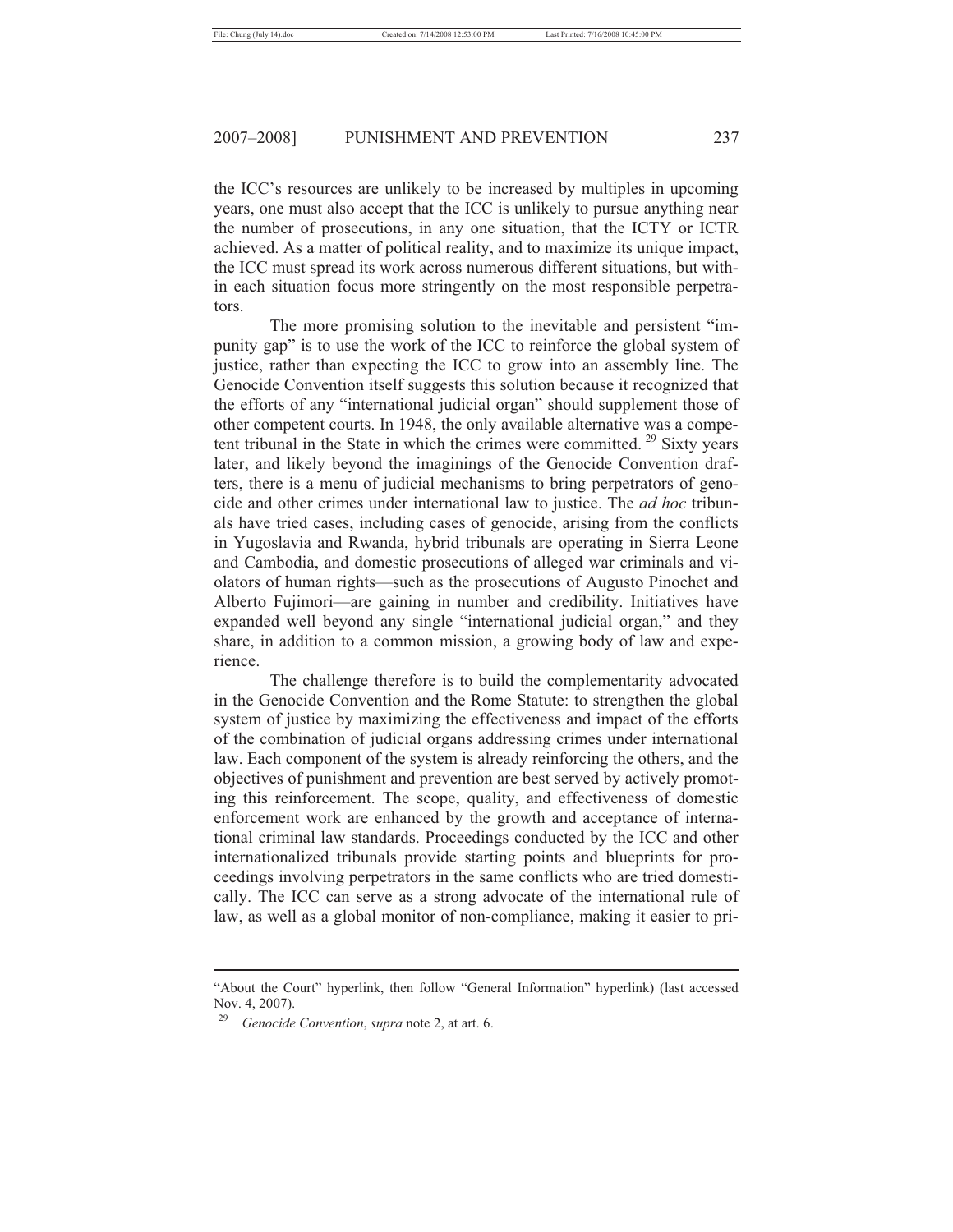oritize and divide the seemingly limitless work of devising and implementing remedies, including the work of prosecuting violators.

The suggestion is not that all judicial instruments will work equally well. The constant factor, from 1948 to date, is the vastness of impunity and the impossibility of reaching all perpetrators. What has changed, through the robust growth of initiatives to enforce the international rule of law, is the opportunity and responsibility to evaluate and compare outcomes, and to be active and strategic in promoting the combination of remedies that can best advance the objective.

#### *B. Constancy in Political Will*

The second challenge in preventing and punishing genocide and other mass crimes, as further exposed by the early operations of the ICC, is the ultimate dependence of the success of each anti-impunity instrument including the ICC—upon the political will of States. The Genocide Convention both reflected a compact among States to combat genocide and diagnosed that any success in combating the "odious scourge of genocide" would depend on continuing "international cooperation" furnished by States.<sup>30</sup> It can indeed seem a dull truism to declare that mass atrocities can only be prevented and punished through State cooperation and action. But again, the ICC experience is instructive because the expectation seems to have been that this new, permanent "judicial organ" would somehow magically circumvent the hardest problem of mobilizing sufficient will (on the part of States in particular) to compel alleged perpetrators to be brought to justice.

The most conspicuous ICC-related example of the hard reality that State support will always determine the success or failure of an effort to bring accountability is the following circumstance: the ICC has obtained the arrest of only one individual who has been named in an ICC warrant of arrest who was not previously in State custody. Of the three individuals currently in detention at The Hague, only Mathieu Ngudjolo Chui, a former DRC militia leader, was arrested following issuance of an ICC arrest warrant. Thomas Lubanga Dyilo and Germain Katanga were transferred into ICC custody following domestic detention in the DRC. Seven alleged perpetrators—including all of the individuals charged in the course of the Darfur and Uganda investigations—remain at large. These include two Sudanese nationals named in warrants of arrest in April 2007: Ahmad Mohammad Harun, the former Minister of State for the Interior in the Government of Sudan and the alleged orchestrator of the arming and funding of Arab Militia in Darfur, and Ali Muhammad Ali Abd-Al Rahman (known as Ali Kushayb), an alleged Janjaweed militia leader. Also named in as-yet-

<sup>30</sup> *See id.* at pmbl.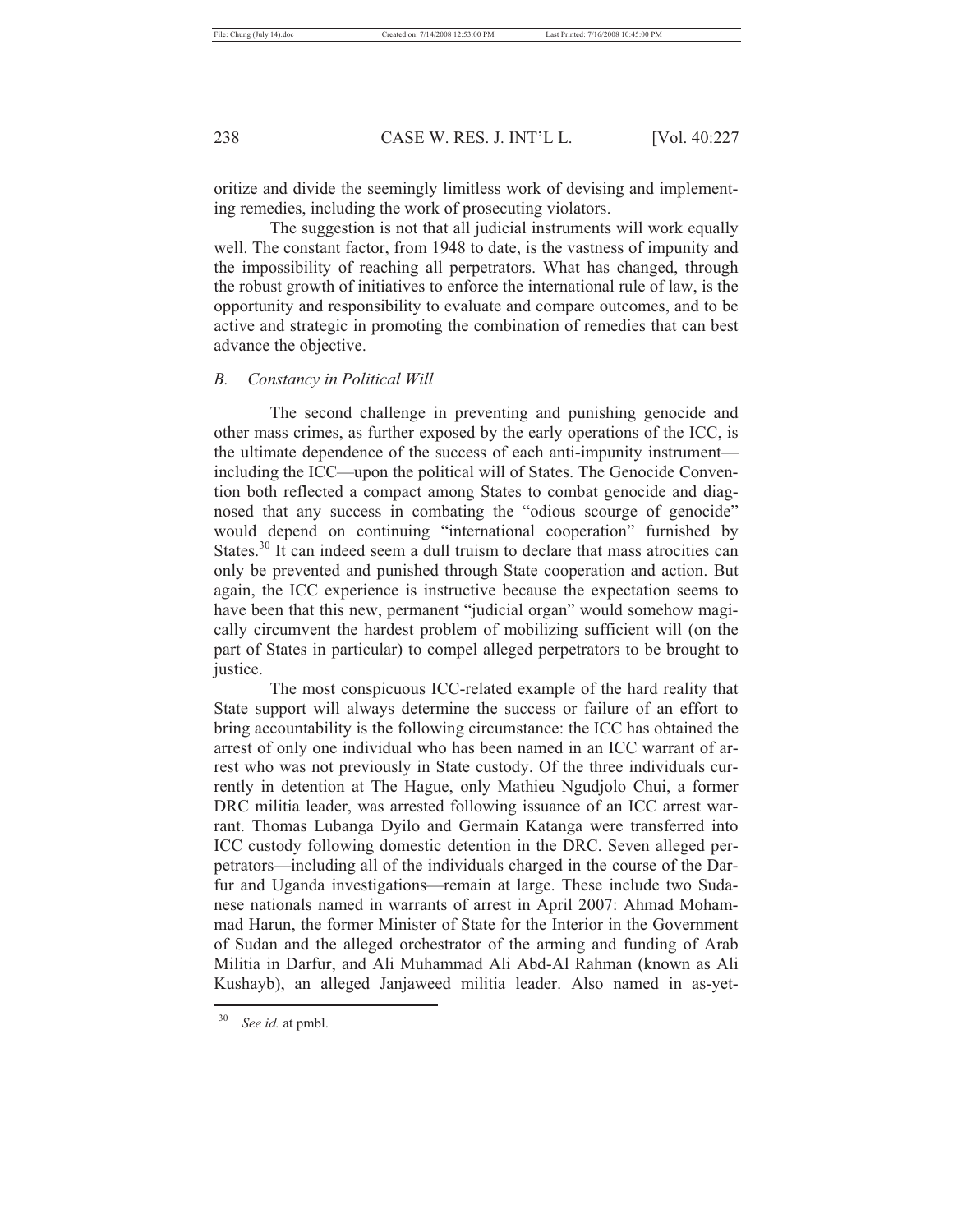unexecuted warrants of arrest are Joseph Kony, the leader of the LRA, and three other top LRA commanders, Vincent Otti, Okot Odhiambo, and Dominic Ongwen.<sup>31</sup> Bosco Ntaganda, a co-defendant of Lubanga Dyilo, is at liberty and remains an active and high-ranking militia leader in the DRC.

The misperception is that the ICC is the party responsible for executing these arrests and for moving the Darfur and Uganda cases past the pre-trial stage. The fact is that the ICC, by conscious design, was never given a police force or authority to arrest. Rather, the States, via the Rome Statute, retained this responsibility.<sup>32</sup> This means that the mission of rendering punishment for atrocities—at the ICC as at any other judicial mechanism cannot move forward absent state support in furtherance of investigations and cases.

The history and status of the ICC's intervention in Darfur illustrates the division of responsibilities and the continued centrality of the issue of political will. The Security Council's referral of the situation in Darfur to the ICC for investigation in March 2005 was an achievement in expressing an international consensus that the perpetrators of the horrific violence and crimes in Darfur should be held accountable. When, in April 2007, the ICC issued the arrest warrants, those warrants named individuals squarely within the power of the Sudanese government to turn over. Harun is currently serving as the Minister of Humanitarian Affairs, and Kushayb, according to the Sudanese government, was made to face domestic charges proceedings, of which he was reportedly acquitted. The Sudanese government has stated repeatedly that it will surrender no Sudanese national to the ICC's jurisdiction.33

The question is now by what mechanism will Harun or Kushayb or for that matter any other individuals who might be named in any warrants

<sup>&</sup>lt;sup>31</sup> Joseph Kony reportedly ordered the killing of Vincent Otti in October 2007, because Otti favored peace, but the ICC proceedings against Otti have not yet been formally terminated. *See*, *e.g.*, Francis Kwera, *Deputy of Uganda's LRA Executed—Deserter*, REUTERS, Nov. 30, 2007, http://www.alertnet.org/thenews/newsdesk/L30552222.htm. A fifth LRA commander for whom a warrant of arrest was issued, Raska Lukwiya, died while fighting Ugandan troops in August 2006, and the proceedings against him were thereafter terminated. *See* Prosecutor v. Kony, Case No. ICC-02/04-01/05, Decision to Terminate the Proceedings Against Raska Lukwiya (July 11, 2007), *available at* http://www.icc-cpi.int/library /cases/ICC-02-04-01-05-248\_English.pdf.

<sup>32</sup> *Rome Statute*, *supra* note 5, at art. 89 (providing that arrest and surrender shall be carried out, at the request of the Court, by any State within which the person named in the warrant may be found).

<sup>33</sup> *See*, *e.g.*, *Sudan Adamant on Darfur 'Atrocities' Suspects*, SUDAN TRIB., Jun. 10, 2007, *available at* http://www.sudantribune.com/spip.php?article22297 (quoting statement of Presidential Assistant Nafaa Ali Nafaa that the position of the government is "clear and there is no room for bargaining" on the subject of arresting persons sought by the ICC).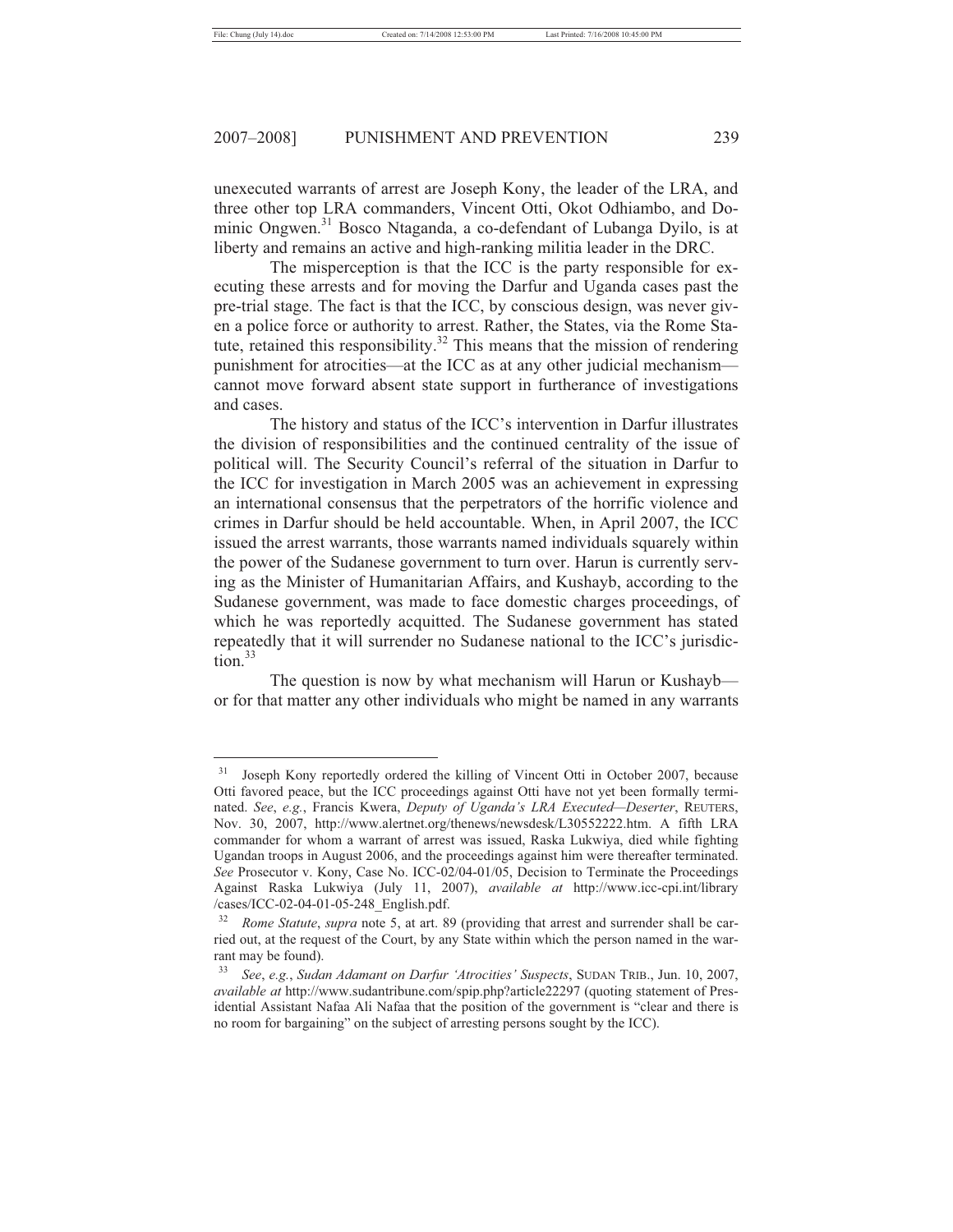relating to the atrocities in Darfur—be brought to face justice?<sup>34</sup> What steps, if any, will be taken to enforce U.N. Security Council Resolution 1593, which both referred the situation in Darfur for ICC investigation and obligated the Sudanese government to cooperate "fully" in the ICC's investigation?<sup>35</sup> Will States and the Security Council accept the stalemate between the ICC and the Sudanese government? The resolution to all of these questions, and therefore the success of the overall objective of bringing accountability in Darfur, lies not in the hands of the ICC, but within the power of the Sudanese government and the international community.

In Uganda, the question is also whether sufficient resolve exists or can be galvanized in furtherance of the mandate to bring justice. The remarkable achievement of a permanent end to violence in Northern Uganda may soon be realized, but nearly three years after issuance of warrants of arrest naming the top LRA leadership, the leadership remains at large, and progress toward the aim of accountability is at a standstill. Joseph Kony and other LRA leaders continue to deny having perpetrated any crimes and to refuse to release abducted women and children.<sup>36</sup> These leaders have offered peace only at the price of obtaining immunity from ICC prosecution.<sup>37</sup>

<sup>34</sup> *See* Press Release, Security Council, International Criminal Court Prosecutor Tells Security Council Sudan's Government Not Cooperating in Darfur Investigation, Massive Crimes Continue, U.N. DOC. SC/9186 (Dec. 5, 2007) (reporting that Sudanese government has not complied with its legal obligations and urging Security Council to request compliance with U.N. Security Council Resolution 1593), *available at* http://www.un.org/News/ Press/docs/2007/sc9186.doc.htm.

<sup>35</sup> *See* S.C. Res. 1593, *supra* note 26. 36 *E.g.*, *U.N. Envoy Sees Uganda Rebel Chief*, BBC NEWS, Nov. 12, 2006, http://news.bbc.co.uk/1/hi/world/africa/6139554.stm (reporting that request for LRA to free abducted children had not been successful and that Joseph Kony denied holding women or children against their will); Press Release, Security Council, Security Council Press Statement on Situation in Northern Uganda, U.N. DOC. SC/9167, AFR/1618 (Nov. 13, 2007) ("The Security Council members again urged the Lord's Resistance Army to release immediately all women, children and other non-combatants."), *available at* http://www.un.org /News/Press/docs/2007/sc9167.doc.htm.

<sup>37</sup> *See*, *e.g.*, Press Release, U.N. Special Envoy for Areas Affected by Lord's Resistance Army On Peace Talks between Ugandan Government, Rebel Group, Nov. 13, 2007 (reporting that in context of peace negotiations, LRA leadership had "said they would not submit to the Court. . . ."), *available at http://www.un.org/News/briefings/docs/2007/071113\_* 

*Chissano.doc.htm*; *LRA Rebels Want Ugandan Justice*, BBC NEWS, Nov. 2, 2007, http://news.bbc.co.uk/1/hi/world/africa/7074471.stm (reporting that LRA negotiator wanted the ICC warrants of arrest withdrawn so that accountability issues could be handled domestically); *U.N. Envoy Sees Uganda Rebel Chief*, *supra* note 36 (reporting that Joseph Kony asked U.N. humanitarian chief for cancelling of ICC warrant of arrest as condition for attending peace talks); *Ugandan Rebels in Amnesty Demand*, BBC NEWS, Sept. 6, 2006, http://news.bbc.co.uk/1/hi/world/africa/5320254.stm (quoting Vincent Otti: "No rebel will come out unless the ICC revokes the indictments.").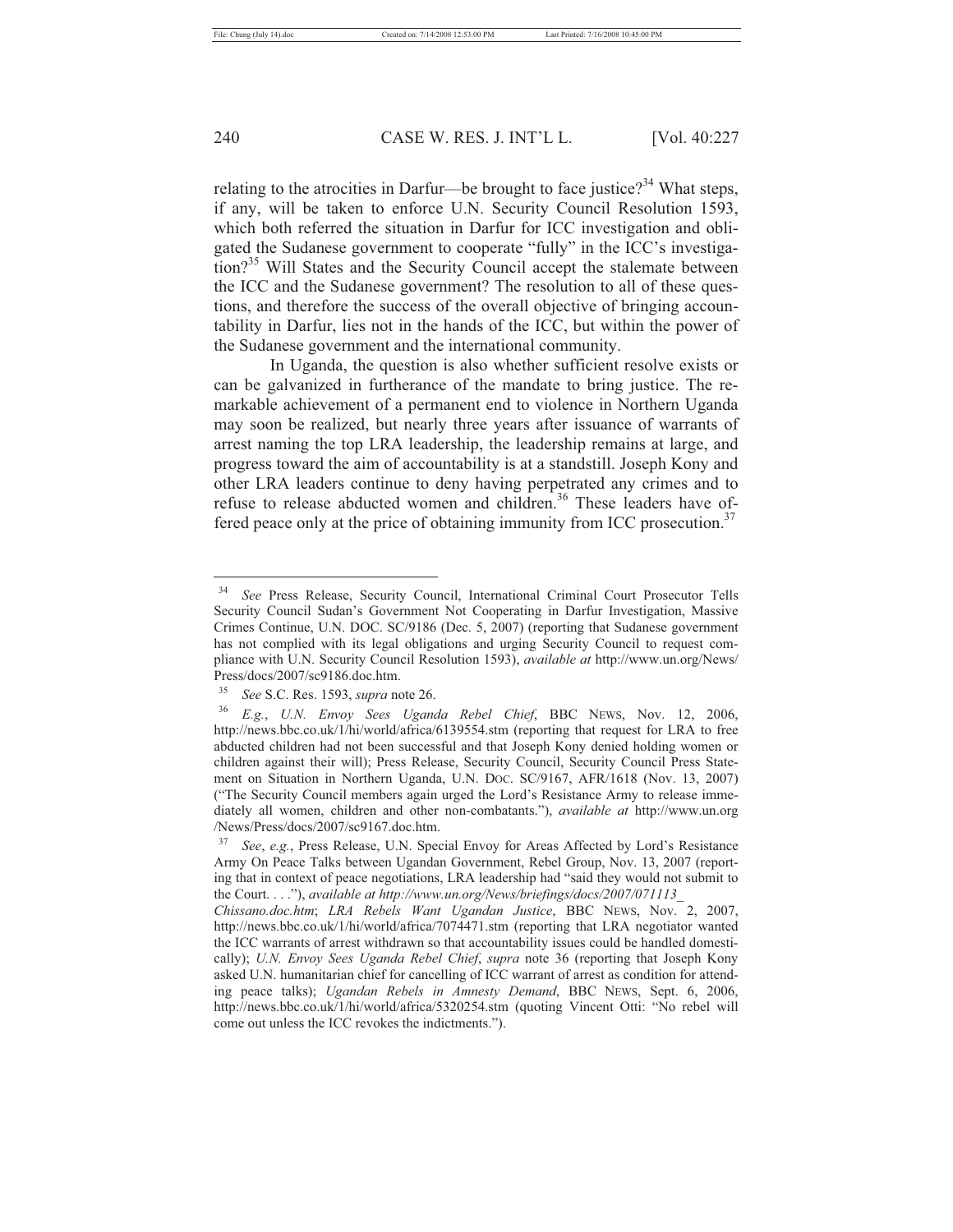The point is that even the advent of new and potentially powerful mechanisms for promoting accountability will not obviate the need to continue tackling the hardest and most eternal problem: that of generating the political will within the international community to bring perpetrators to justice. Whether the perpetrator is Radovan Karadic, or Ahmad Harun, or Joseph Kony, an inability to arrest, as just one example, utterly frustrates the core objective of punishing crimes under international law. It renders theoretical any goal of rendering judgments or meting out punishment.

The difficulty of galvanizing international support for arrests and prosecutions cannot be equated, however, to a lack of progress in the war against impunity. Each judicial organ that embarks on the mission of bringing accountability adds another instrument that can exert moral authority, and thus promote consensus that perpetrators should be brought to account. The power of exposing violence to be criminal under an international rule of law, and of naming perpetrators, cannot be underestimated. The ICC, because it stands as a representative of 106 States, should be the institution most capable of exerting moral suasion resulting in State action. Still, if States, fail to provide the support necessary to advance the cases commenced in the ICC, they will face questions about the depth of their commitment to the goal of actually ending impunity.

The challenge is for all actors who play a strong role in advocating accountability for crimes against mankind—States, the United Nation, regional organizations, civil society, the media, and grassroots organizations—to exert the maximum possible pressure on States to perform their responsibilities of supporting international and domestic mechanisms for protecting populations.<sup>38</sup> It is vital that, at a minimum, the international community carry through criminal justice initiatives that it has directly prioritized or commenced, such as in Darfur. It is also critical that States fulfill obligations of cooperation they have undertaken with respect to the punishment of crimes under international law, by treaty, or by any other means.

The alternative—of permitting these obligations to remain unfulfilled or half-fulfilled—can only diminish the rule of law. It is predictable, for example, that it might be more difficult to muster the will to arrest an alleged perpetrator than to agree in principle to do so. States cannot neglect a treaty obligation to effectuate arrest, however, simply because a Court has specified alleged perpetrators, by exercising independent judgment. The Prosecutor of the ICC has reported that in reaction to the warrants of arrest issued in the Darfur situation, certain States or stakeholders in the ICC urged him to target lower level perpetrators who might be easier to arrest

<sup>&</sup>lt;sup>38</sup> In the case of Darfur, for example, activism at the grass roots level, media reporting, and the internet have each played strong roles in creating—to an unprecedented degree pressure upon the international community to seek to punish and prevent mass crimes.